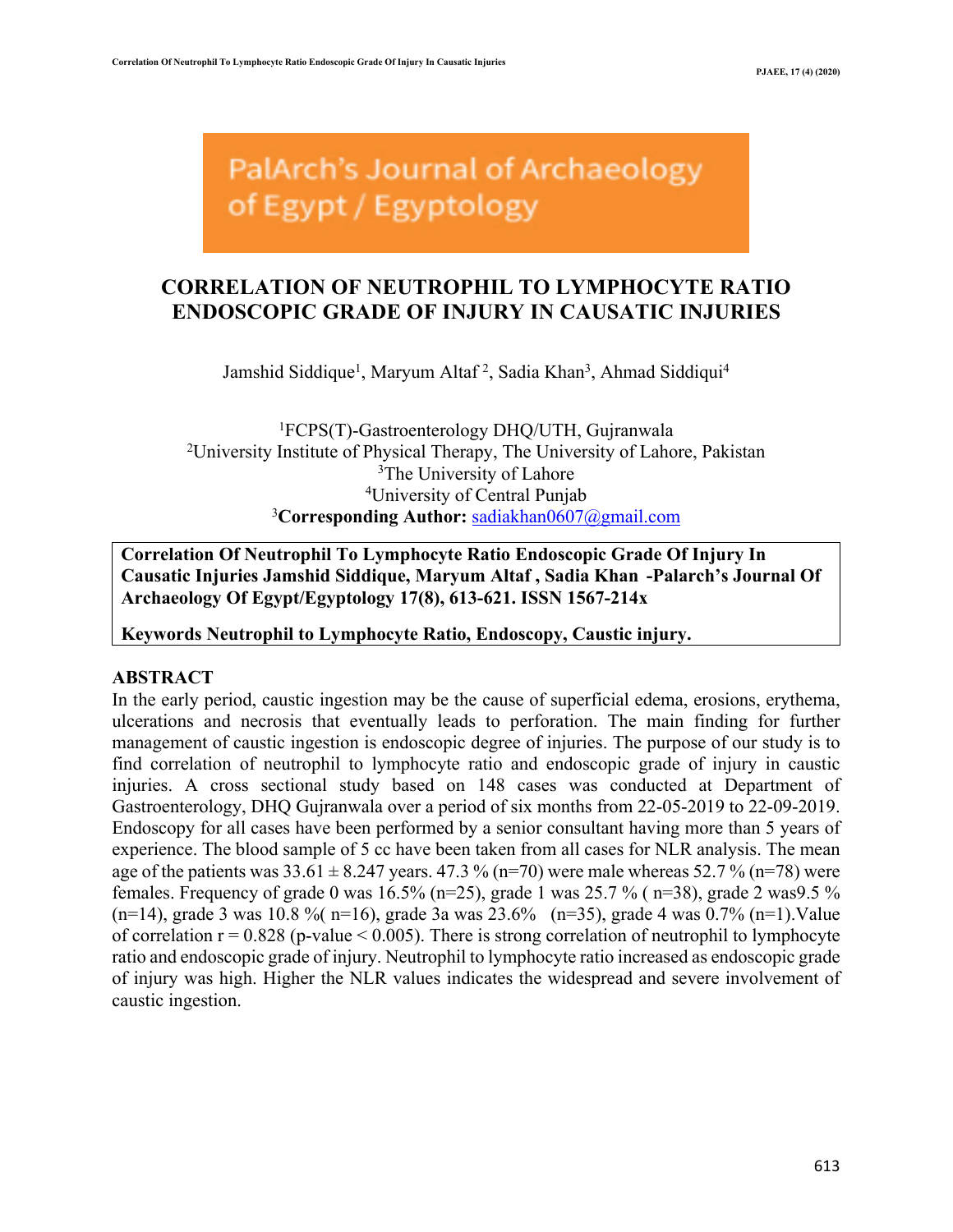#### **INTRODUCTION:**

The major cause of morbidity and mortality is the ingestion of caustic substances, especially in low- income and middle-income countries. 1 Corrosive injuries were may cause by a widespread variety of chemical agents comprising of organic acids, minerals, alkali, denaturants, oxidizing agents, hydrocarbons and other chemicals. Even though the mechanism, the timing, and the severity of the injury may fluctuate, all these substances result in damage to living tissue on contact.<sup>2</sup> Damage to the upper respiratory and digestive tract may be caused by caustic ingestion of acid or alkaline substances.3 Initial clinical presentation resulting from caustic ingestion may consist of oropharyngeal pain, stridor and dysphagia. 3,4 A multidisciplinary approach that includes emergency care physicians, anesthesiologists, surgeons, radiologists, gastroenterologists, and psychiatrists is required for emergency management of caustic injuries.<sup>5</sup>

The standard of care for emergency patient is endoscopy which is used to evaluate the patient condition after caustic ingestion. $6$  An endoscopic degree of injuries is the chief finding for further managing of caustic ingestions however, if endoscopy cannot be executed immediately, clinicians choose on treatment plan and followup objectives according to the signs and symptoms of the patient.7 In the pathophysiology of vascular disease, inflammation also plays an important role. We consider the associations between the neutrophil–lymphocyte ratio (NLR; an indicator of inflammation) and vascular disease and also its associated risk factors in this review. <sup>8</sup> The important measure of systemic inflammation is neutrophillymphocyte ratio (NLR) method which is cost effective and readily accessible. <sup>8</sup> In various diseases such as cancer, inflammatory disorders, hypertension, diabetes, obesity, hyperlipidemia and vascular diseases it used as an inflammatory marker. Deprived survival rate and increased morbidity are associated with elevated NLR levels in numerous chronic conditions. In addition, elevated NLR levels have been associated with poor survival of patients undergoing coronary bypass surgery. NLR can be significant predicator of overall and disease-specific survival of patients showed by cancer survival studies  $^{7,8}$ 

A study reported that correlation between grade of injury and NLR was 0.43, pvalue  $< 0.001$ .<sup>7</sup>

The current study designed to see correlation of neutrophil to lymphocyte ratio endoscopic grade of injury in caustic injuries in our local population. As no local data is, publish yet and international data is lacking in this regard, only one study was found in which significant positive correlation was found between neutrophil to lymphocyte ratio endoscopic grade of injury in caustic injuries. Therefore, if we also found positive significant correlation then in future we will also use NLR as non-invasive procedure to know the severity of esophageal injuries. Preliminary identification of caustic esophageal injury and grading of the extent or severity thereof can direct proper management. To find correlation of neutrophil to lymphocyte ratio and endoscopic grade of injury in caustic injuries is objective of current study.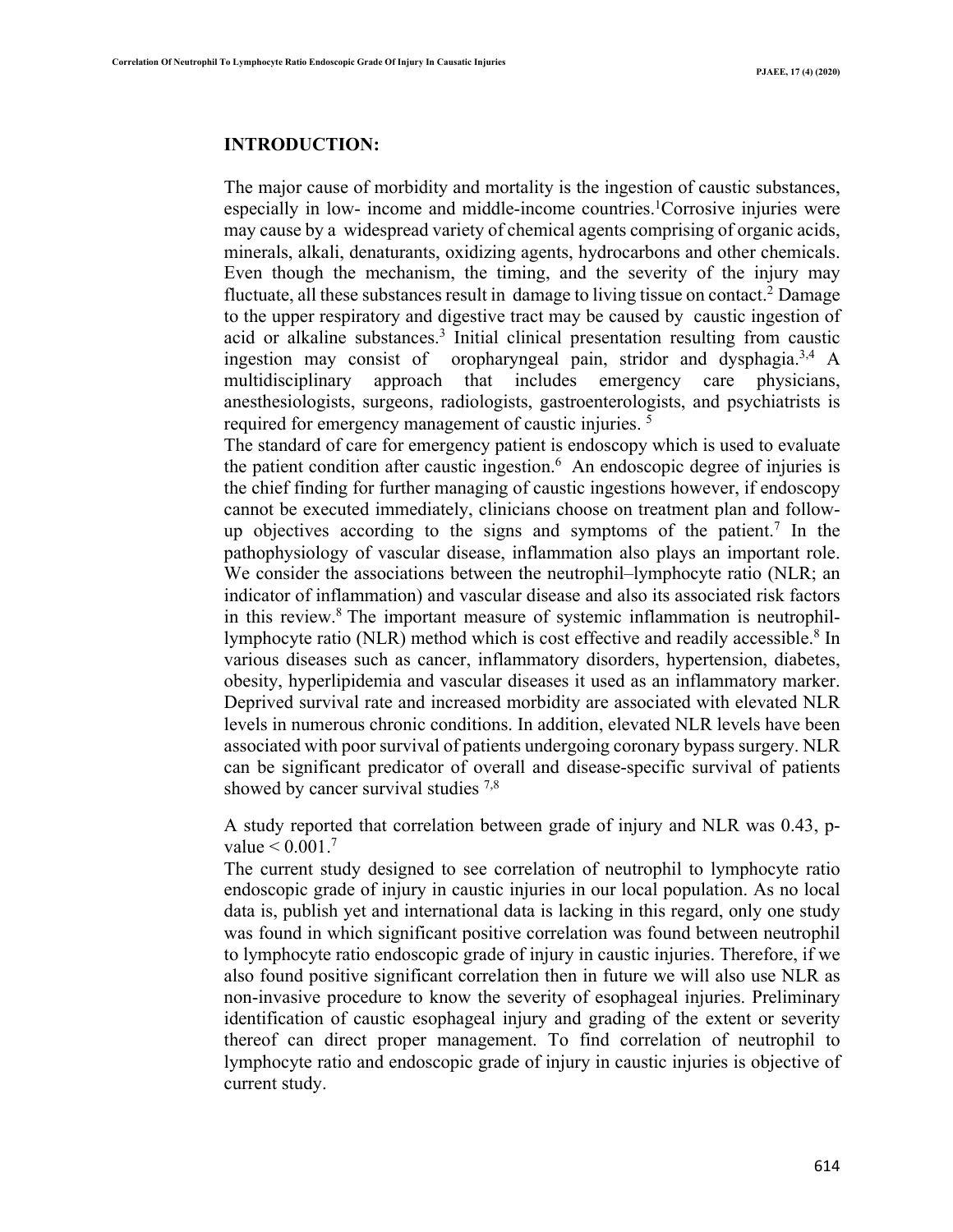#### **METHODOLOGY:**

At Department of Gastroenterology, DHQ Gujranwala, this cross sectional study was conducted which comprised of 148 cases that are recruited through Nonprobability consecutive sampling.

By using 5% Type-I error and 10% type-II error sample size was calculated and correlation between grade of injury and NLR was 0.43.7 All cases recruited aged 18-60 years of either gender having Caustic injuries. Patients with Cardiovascular diseases**,** known malignancies and pregnant females were excluded from the study. Endoscopy for all cases was performed by a senior consultant having more than 5 years of experience. Blood sample of 5 cc was taken from all cases and deliver to hospital laboratory for NLR analysis. By dividing absolute neutrophil count by the absolute lymphocyte count, NLR was obtained. Endoscopic classification of caustic injuries

was presented in Table 1.<sup>9</sup>

| Grade    | <b>Features</b>                              |
|----------|----------------------------------------------|
| Grade 0  | Normal                                       |
| Grade 1  | Superficial mucosal edema and erythema       |
| Grade 2  | Mucosal and submucosal ulcerations           |
| Grade 2A | Superficial ulcerations, erosions, exudates  |
| Grade 2B | Deep discrete or circumferential ulcerations |
| Grade 3  | Transmural ulcerations with necrosis         |
| Grade 3A | Focal necrosis                               |
| Grade 3B | Extensive necrosis                           |
| Grade 4  | Perforations                                 |

**Table 1: Endoscopic Classification of Caustic Injuries**

Grade of injury and NLR was calculated as per operational definition. A selfstructured questionnaire was used to collect data. From each case necessary demographic information such as name, age and address was taken. Quantitative data like age, NRL was presented as mean  $\pm$  S.D. Age, Gender, BMI and duration group was presented in form of frequency and percentage. Association has been assessed between grades of injury and demographic variables (age, gender, BMI and duration group). Spearman's rank correlation coefficient was calculated for grade of injury and NLR. Data was consider statistically significant if p-value is less than 0.05. All data was analyzed using Statistical Package for social sciences (SPSS version 22).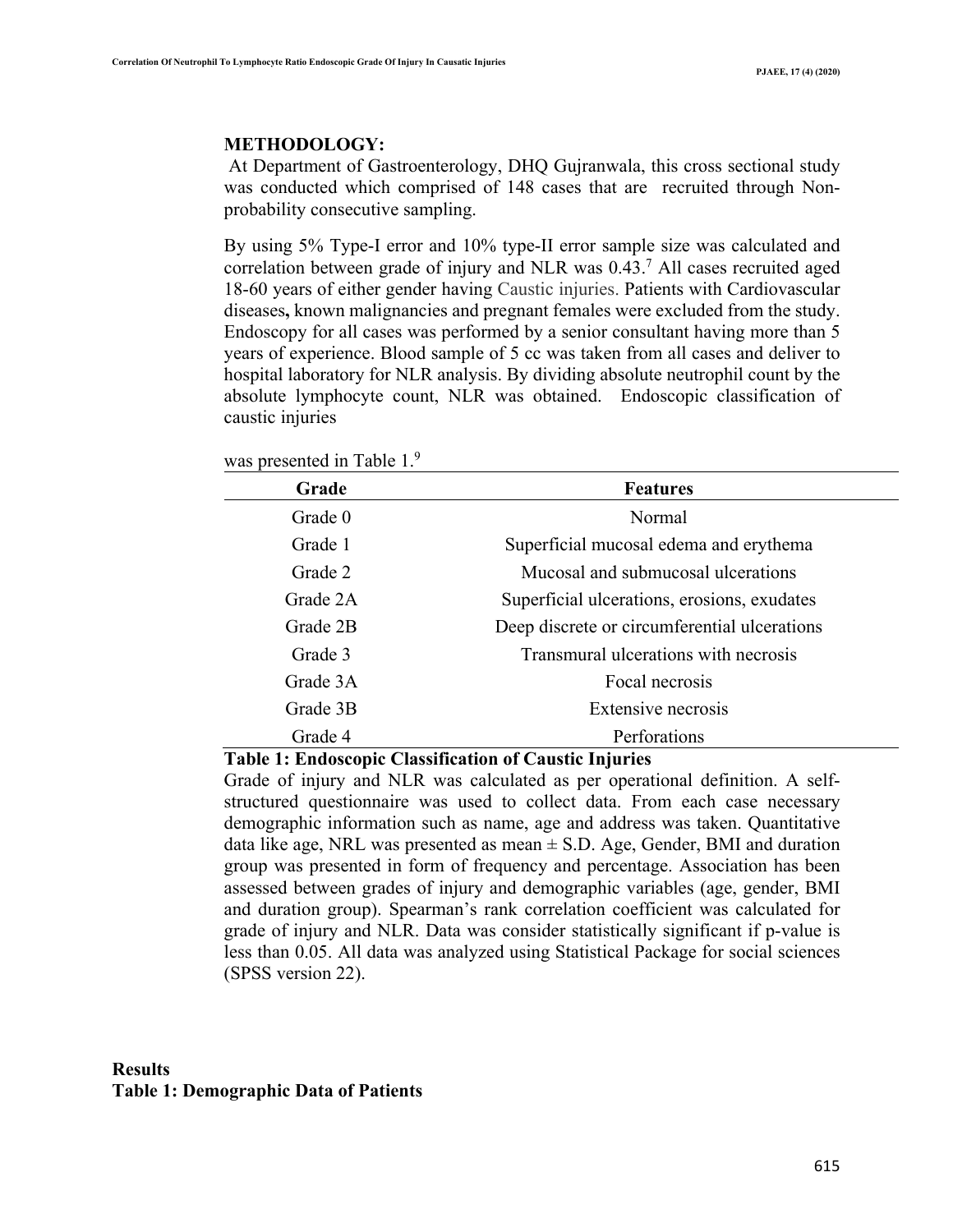| <b>Variables</b>         | Total,<br>148<br>n(%) | <b>GRADE</b><br>$\mathbf{0}$<br>$(n=25)$ | <b>GRADE</b><br>$(n=38)$ | <b>GRADE</b><br>2(2, 2a,<br>2 <sub>b</sub><br>$(n=32)$ | <b>GRADE</b><br>3(3, 3a,<br>3 <sub>b</sub><br>$(n=52)$ | <b>GRADE</b><br>$\overline{\mathbf{4}}$<br>$(n=1)$ | p-value |
|--------------------------|-----------------------|------------------------------------------|--------------------------|--------------------------------------------------------|--------------------------------------------------------|----------------------------------------------------|---------|
| Age                      |                       |                                          |                          |                                                        |                                                        |                                                    |         |
| 18-40 yrs.               | 115(77.7)             | 17(68)                                   | 30(78.9)                 | 22(68.8)                                               | 45(86.5)                                               | 1(100)                                             |         |
| 41-60 yrs.               | 33(22.3)              | 8(32)                                    | 8(21.1)                  | 10(31.3)                                               | 7(13.5)                                                | 0(0)                                               | 0.042   |
| Gender                   |                       |                                          |                          |                                                        |                                                        |                                                    |         |
| Male                     | 70(47.3)              | 13(52)                                   | 21(55.3)                 | 17(53.1)                                               | 18(34.6)                                               | 1(100)                                             | 0.000   |
| Female                   | 78(52.7)              | 12(48)                                   | 17(44.7)                 | 15(46.9)                                               | 34(65.4)                                               | 0(0)                                               |         |
| <b>BMI</b>               |                       |                                          |                          |                                                        |                                                        |                                                    |         |
| 17-22<br>$\text{kg/m}^2$ | 44(29.7)              | 10(40)                                   | 11(28.9)                 | 9(28.1)                                                | 14(26.9)                                               | 0(0)                                               |         |
| $>22$ kg/m <sup>2</sup>  | 104(70.3)             | 15(60)                                   | 27(71.1)                 | 23(71.9)                                               | 38(73.1)                                               | 1(100)                                             | 0.676   |
| <b>Duration</b><br>Group |                       |                                          |                          |                                                        |                                                        |                                                    |         |
| $\leq$ 24 hours          | 103(69.6)             | 24(96)                                   | 32(84.2)                 | 19(59.4)                                               | 28(53.8)                                               | 0(0)                                               | 0.000   |
| $>24$ hours              | 45(30.4)              | 1(4)                                     | 6(15.2)                  | 13(40.6)                                               | 24(46.2)                                               | 1(100)                                             |         |

Table 1, depicts the demographic data of patients; mean age of patients was 33.61  $\pm$  8.247 years. 0ut of 148 patients, 115(77.7%) were in age group 18-40 years, whereas 33(22.3%) were from age group 41-60 years. Majority of patients of aged 18-40 years were from grade 3(3, 3a, 3b). 70 (47.3%) were males and 78 (52.7%) were females. Majority of males were from grade 1; 21 (55.3%) 44(29.7%) were from BMI group 17-22  $\text{kg/m}^2$  and 104 (70.3%) were from BMI group > 22 kg/m<sup>2</sup>. Majority of patients from  $17-22 \text{ kg/m}^2 \text{BMI}$  group were from grade 3 and no patient was from grade 4. 103 (69.6%) were having duration group  $\leq$  24 hours whereas only 45 (30.4%) were having duration group 0f greater than 24 hours. On the average NLR was  $5.14 \pm 1.83$ . Age, gender and duration group was significantly associated with grades of injury (p-value  $\leq 0.05$ ).

## **Table 2 Correlation between the grade of injury and NLR**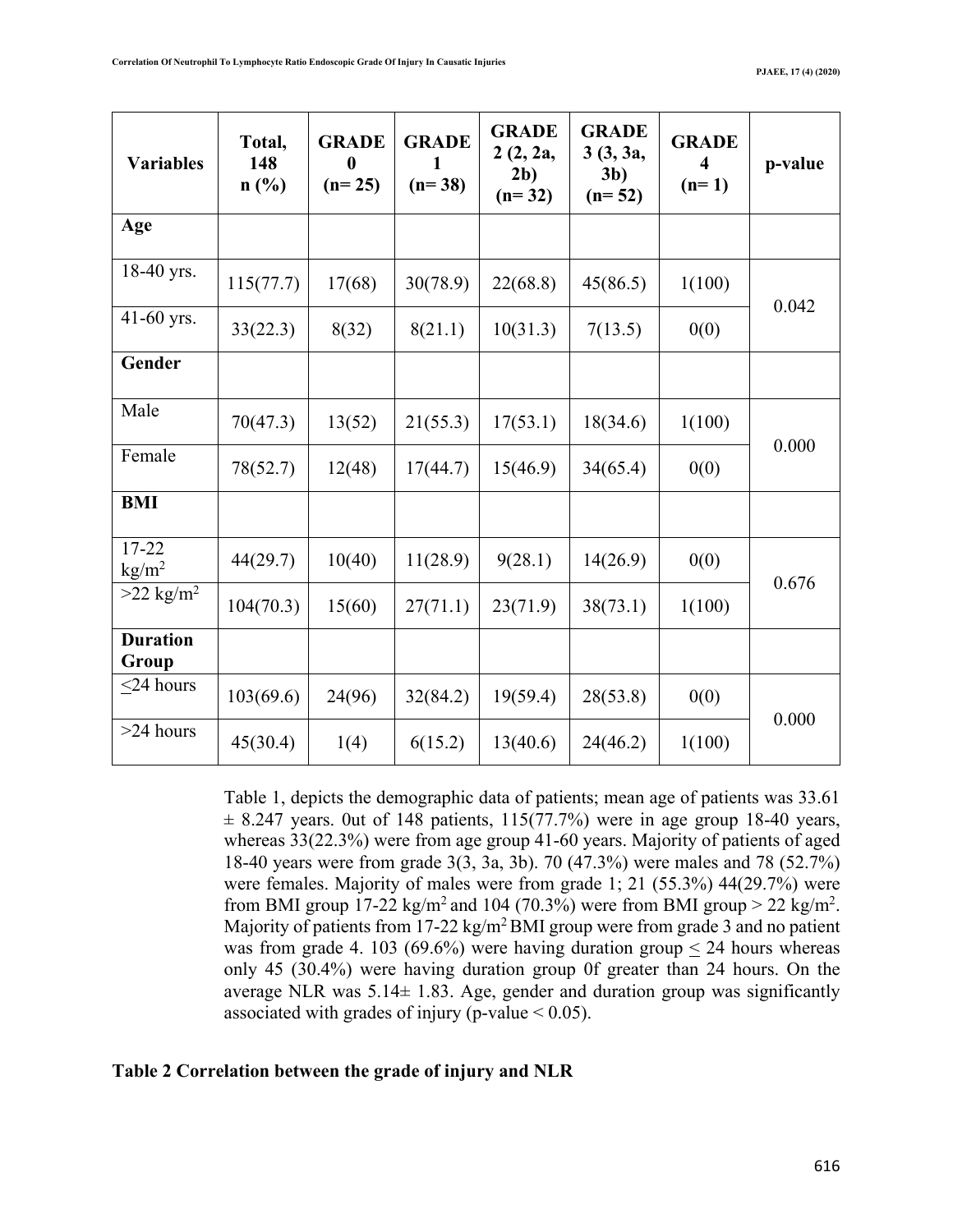|                       |     | R     | p-value |
|-----------------------|-----|-------|---------|
|                       |     |       |         |
| <b>Grades vs. NLR</b> | 148 | 0.828 | 0.000   |
|                       |     |       |         |

Table 2 represents the correlation between grades of injury and NLR. Spearsman rank correlation shows the strong positive correlation between grades of injury and NLR (r=0.828). And NLR was significantly associated with endoscopic grading of caustic injuries (p-value=0.000).



Figure 1: NLR and Grades of injury

Figure 1 shows the increasing trend of NLR in comparison to Grades of injury, as the grades changes from 0 onwards the value of NLR increases.

## **DISCUSSION:**

Caustic injuries may progress to irretrievable catastrophic complications. The gold standard for evaluation of caustic ingestions is endoscopy, but its application takes time. Generally endoscopy is recommended in the initial 12-48 hours afterwards caustic ingestion and is reliable for up to 96 hours after the injury.<sup>10</sup>

Esophageal and gastric superficial edema, erythema, erosions, ulcerations, necrosis and ultimately perforation in the initial period may be caused by caustic ingestion.<sup>11</sup> Patients presenting with perforation have to be diagnosed without any wastage of time, as direct surgical intervention may be requisited.<sup>10</sup>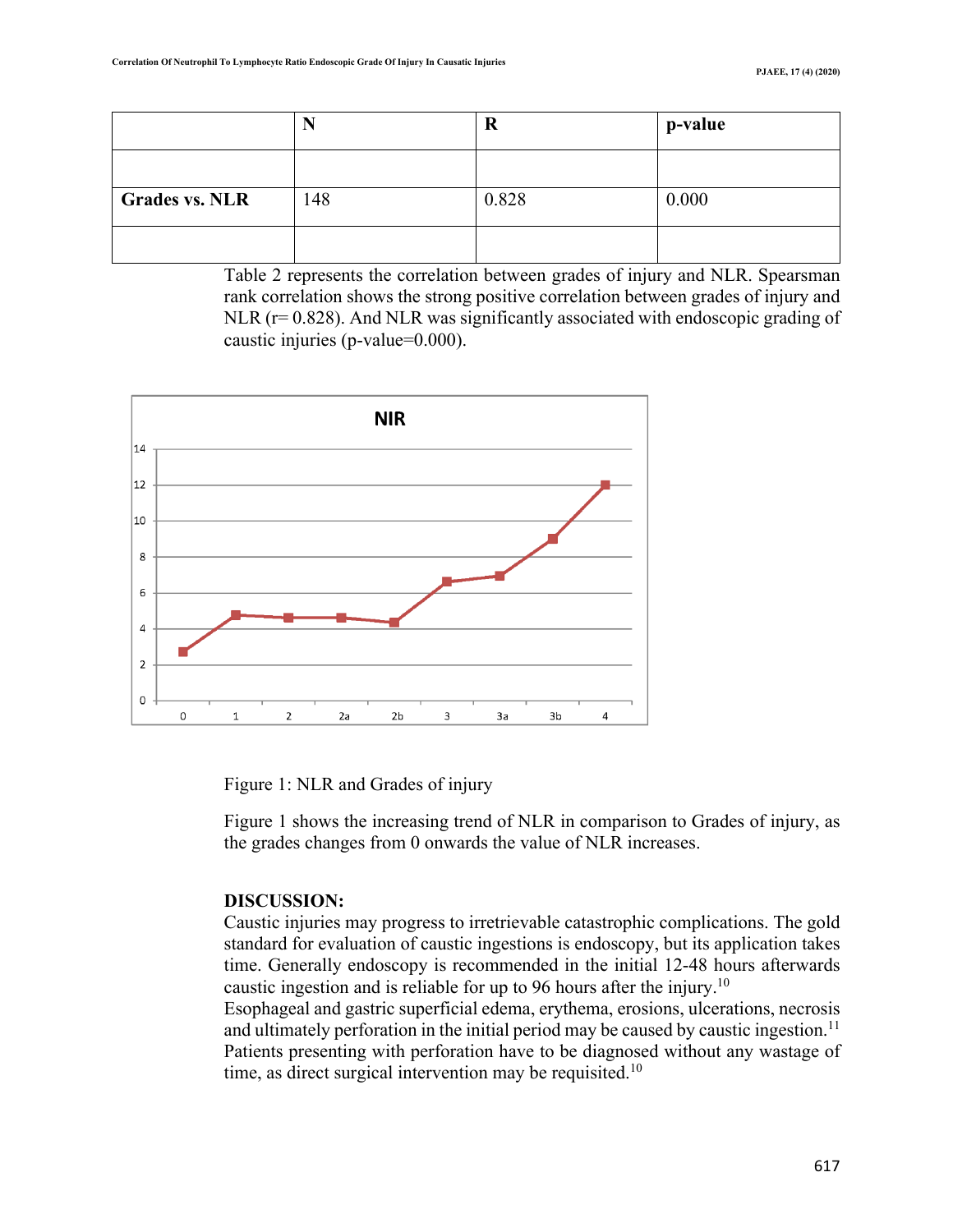Patients has mean age of  $33.61 \pm 8.247$  years. Out of 148 patients, 115(77.7%) were in 18-40 years of age group whereas 33(22.3%) were in 41-60 years. There were  $70(47.3 \%)$  males and  $78(52.7 \%)$  were females. A study conducted on Ingestion of caustic substances plus its complications in 2001 showed the 89.3% incidence of esophagitis, Stenosis was mild in 17.6% of cases, moderate in 59.3% and severe in 23%. The incidence rate of Caustic injuries was 80.8% in women and 62.5% in men. Caustic injuries were more common in 11-20 years that is 94.9%. these findings were similar to the current study.<sup>12</sup>

The majority (68 %) of cases globally involve children because of unintended, accidental ingestion of caustic substances. The residue of cases stated are adults with psychiatric turbulences, some after suicide attempts, or alcoholics.<sup>13</sup>

A total 18% to 46% of all caustic ingestions are associated with esophageal burns in children. This figures may be higher in adults who often utilize greater amounts of the caustic substance as account of a suicidal attempts.<sup>14,15</sup> Ingestion of cleaning constituents account for more than 200,000 annually contacts reported to the United States poison control center. The 10% of adults presenting with caustic ingestions decease and 1-2% of ingestions results in stricture formation. Children younger than 5 years' account for about 80% of caustic ingestion cases that normally occur accidentally. 16

In the current study the endoscopic grading of caustic injuries showed majority of the patients were in Grade I, 38  $(25.7\%)$ , Grade III, 35 $(23.6\%)$ , and Grade 0, 25(16.5%). In a study conducted by C Cabral in 2012 on upper tract causative injuries reported that mainstream of the patients have Grade 0, Grade IIIb and Grade IIa stages. 158 (50%) patients had mild injuries entitled for no operative management and 84 (27%) patients had severe injuries. They conclude that Emergency endoscopic grading of caustic injuries is the key factor that conditions outcome subsequently caustic ingestion.<sup>17</sup>

On endoscopy, the degree of injury determined is the main finding for patient management and forecasting of complications. Usually, grade 0 and 1 lesions do not progress to sequelae and morbidity and mortality surge as the degree of injury increases. Patients with grade 1 or 2A injury permitted to oral intake initially and were normally discharge within days with antacid therapy. Patients with grade 2 or 3 injury however, are more severe cases and may require keen observation and may have longer stay in hospital. <sup>10</sup>

NLR greater than 8.71 was a significantly decent diagnostic marker for the distinction of mild and severe caustic injuries (grade 0, 1, 2 vs. 3, 4) [ $p \le 0.001$ ]. In Emergency Departments, this is a valuable finding for primary physicians to be able to plan further management of the patient. However, the integer of patients reported with severe injuries ( $n=10$ ) and NLR $>8.71$  ( $n=18$ ) was low. Since, caustic injuries are generally seen in developing countries and endoscopy is not readily available and emergency endoscopic grading is the core factor reflecting patient survival and functional outcome.<sup>12</sup>

In a study directed by Cabral *et al.,* majority of patients with mild injuries (grade I-IIIa) were managed with help of medical treatment (10/158 patients underwent surgery), while most of the patients with severe injuries (grade IIIb-IV) were managed through surgical intervention (78/84 patients underwent surgery).<sup>17</sup>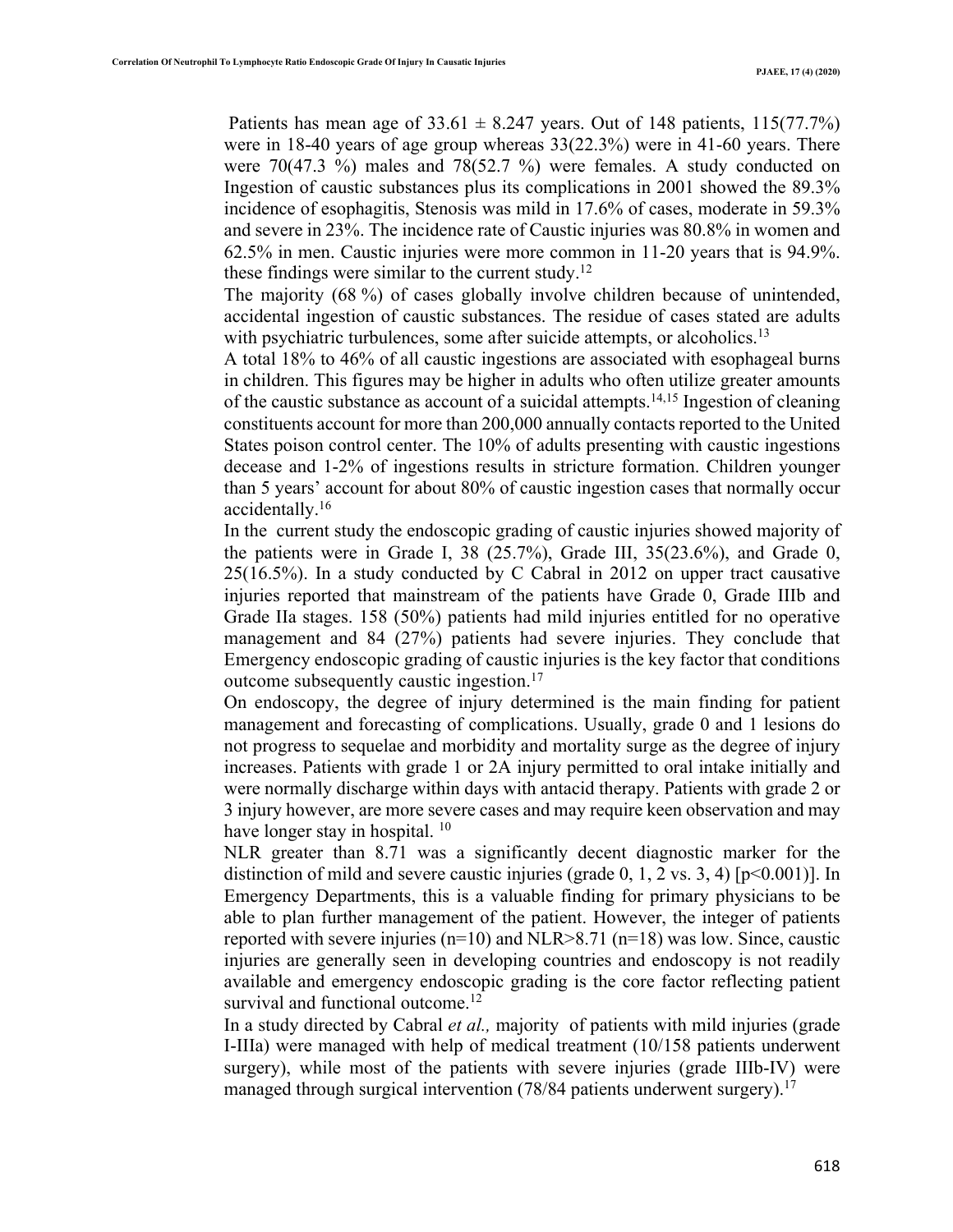In current study it was determine that there was strong correlation between grade of injury and neutrophil to lymphocyte ratio  $\lceil r = 0.828(p - value \le 0.05) \rceil$ , which shows that NLR value increased as grade of injury was high. These findings were not similar to the study Uyar S, they reported that there was a week correlation between NLR and grade of injury ( $r= 0.43$ , p-value <0.001).<sup>7</sup>

In a study by Havanond c *at el.,* reported the relationship between WBC count and Grade of injuries and predictability of WBC count for Caustic injuries.<sup>18</sup> But there was not more studies conducted on NLR and Caustic injuries.

### **CONCLUSION:**

In current study, we concluded that there is a strong correlation of neutrophil to lymphocyte ratio and endoscopic grade of injury. These are strongly associated with each other. Neutrophil to lymphocyte ratio increased as endoscopic grade of injury was high. Higher NLR values exhibited extensive and severe envelopment of caustic ingestion.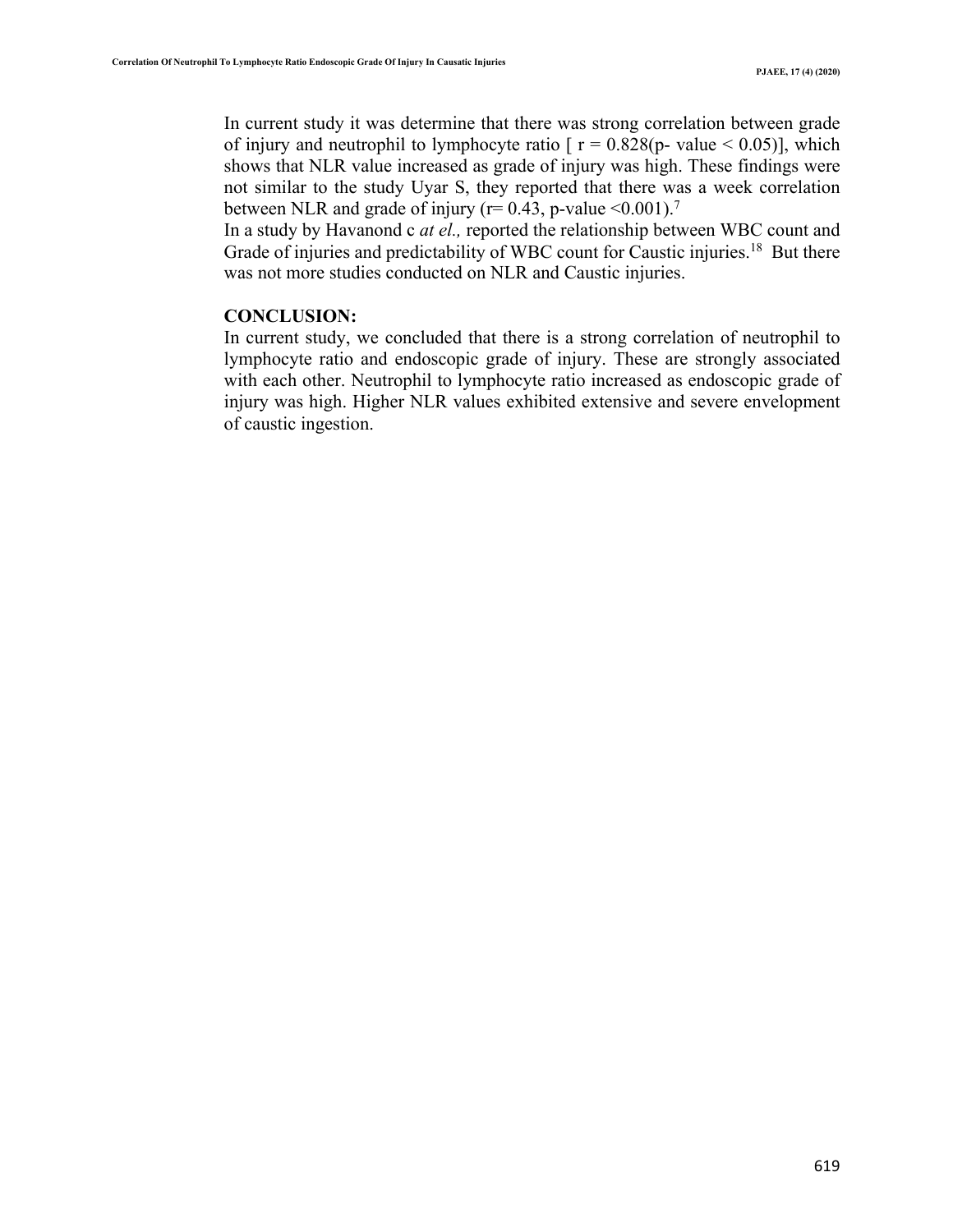## **REFERENCES**

1. Nondela BB, Cox SG, Brink A, Millar AJ, Numanoglu A. Correlation of 99mTc sucralfate scan and endoscopic grading in caustic oesophageal injury. *Pediatric surgery international* 2018; **34**(7): 781-8.

2. Bonavina L, Chirica M, Skrobic O, et al. Foregut caustic injuries: results of the world society of emergency surgery consensus conference. *World Journal of Emergency Surgery* 2015; **10**(1): 44.

3. Bird J, Kumar S, Paul C, Ramsden J. Controversies in the management of caustic ingestion injury: an evidence‐based review. *Clinical otolaryngology* 2017; **42**(3): 701-8.

4. Ducoudray R, Mariani A, Corte H, et al. The damage pattern to the gastrointestinal tract depends on the nature of the ingested caustic agent. *World journal of surgery* 2016; **40**(7): 1638-44.

5. Caganova B, Foltanova T, Puchon E, et al. Caustic ingestion in the elderly: influence of age on clinical outcome. *Molecules* 2017; **22**(10): 1726.

6. Chirica M, Resche-Rigon M, Zagdanski AM, et al. Computed tomography evaluation of esophagogastric necrosis after caustic ingestion. *Annals of surgery* 2016; **264**(1): 107-13.

7. Uyar S, Kök M. Neutrophil to lymphocyte ratio as a predictor of endoscopic damage in caustic injuries. *J Clin Toxicol* 2017; **7**(349): 2161- 0495.1000349.

8. Balta S, Celik T, Mikhailidis DP, et al. The relation between atherosclerosis and the neutrophil–lymphocyte ratio. *Clinical and applied thrombosis/hemostasis* 2016; **22**(5): 405-11.

9. Zargar SA, Kochhar R, Mehta S, Mehta SK. The role of fiberoptic endoscopy in the management of corrosive ingestion and modified endoscopic classification of burns. *Gastrointestinal endoscopy* 1991; **37**(2): 165-9.

10. Contini S, Scarpignato C. Caustic injury of the upper gastrointestinal tract: a comprehensive review. *World journal of gastroenterology: WJG* 2013; **19**(25): 3918.

11. Botwe BO, Anim-Sampong S, Sarkodie BD, Antwi WK, Obeng-Nkansah J, Ashong GG. Caustic soda ingestion in children under-5 years presenting for fluoroscopic examinations in an Academic Hospital in Ghana. *BMC research notes* 2015; **8**(1): 684.

12. Mamede RCM, Mello Filho FVd. Ingestion of caustic substances and its complications. *Sao Paulo Medical Journal* 2001; **119**(1): 10-5.

13. Gumaste VV, Dave PB. Ingestion of corrosive substances by adults. *American Journal of Gastroenterology* 1992; **87**(1).

14. Atabek C, Surer I, Demirbag S, Caliskan B, Ozturk H, Cetinkursun S. Increasing tendency in caustic esophageal burns and long-term

polytetraflourethylene stenting in severe cases: 10 years experience. *Journal of pediatric surgery* 2007; **42**(4): 636-40.

15. Triadafilopoulos G. Caustic esophageal injury in adults. *UpToDate online Waltham, MA* 2005.